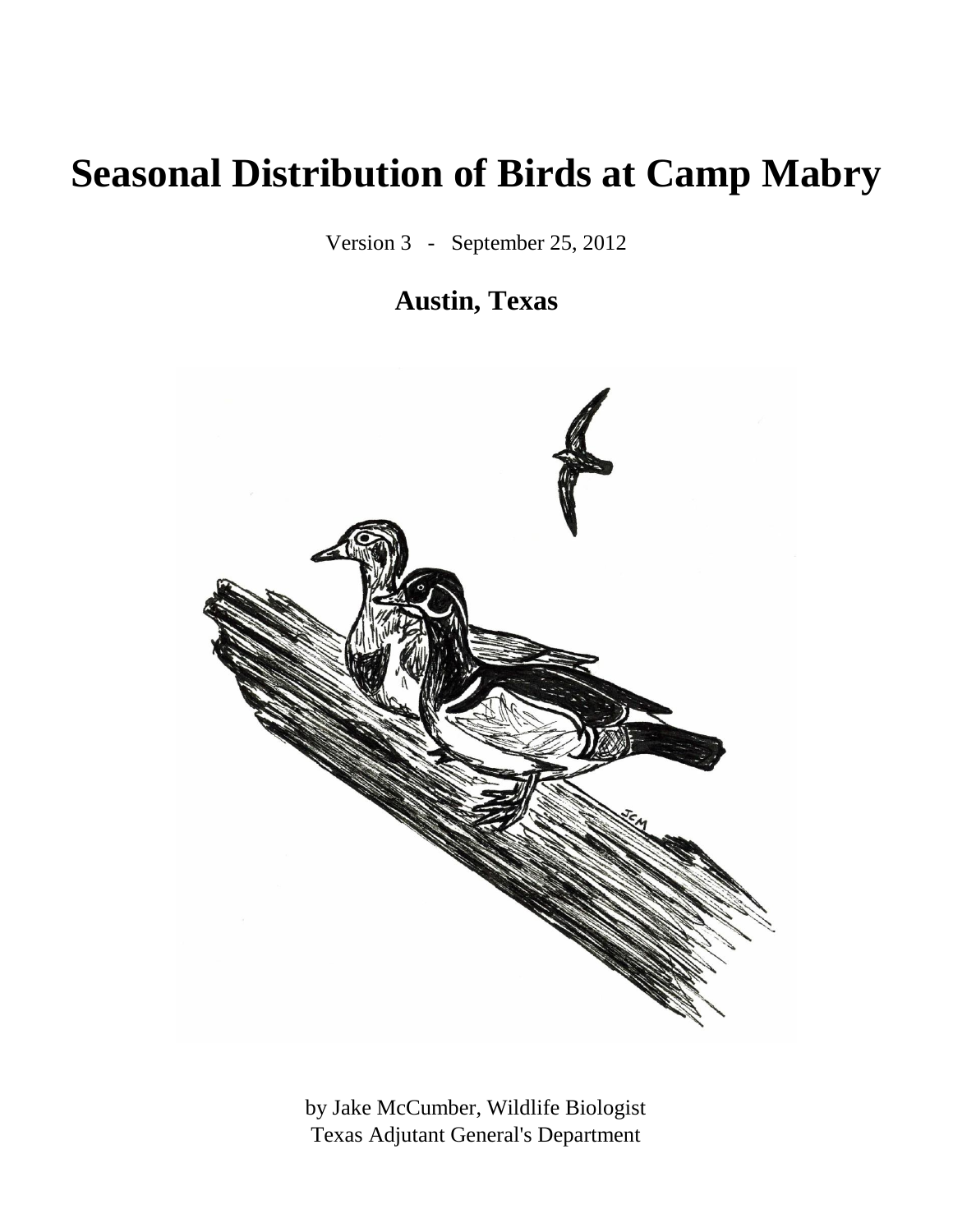Camp Mabry is 368 acres situated on an ecological transition zone. Historically this area was the interface between the wooded hills and canyons of the Edward's Plateau and the expansive grasslands of the Blackland Prairies. It is now typical of an urbanwildland interface where woodlands merge into an urban landscape. The historic and current transitions greatly influence the natural diversity of Camp Mabry (and Austin in general). For example, we get to enjoy a mix of both western and eastern species. It also means we have a mix of wildland and urban species – bringing generalists, opportunists, and invasives in with more native components. Camp Mabry's birdlife is also strongly influenced by its position somewhat centrally in the Central Flyway migratory corridor – a significant pathway for seasonal mass movements of birds and other wildlife (e.g. Monarch butterflies) heading north or south between wintering and breeding areas. A lesser, but definitely apparent, influence on Mabry's birdlife is the proximity to the Colorado River just under half a mile from the western corners.

Thus far 205 bird species have been recorded within (or flying over) Camp Mabry's boundaries. Of that total 52 species are known or reasonably suspected to breed here while 38 species have been documented on only a single occasion. Many of the single-record species are rare, outside their normal range, or passing migrants; requiring some amount of luck and skill to detect and identify. There are 11 species that have an average monthly detection frequency greater than 50%, representing the species that are readily detectable year-round residents; 9 species have been recorded in all 48 quarter-month periods.

This checklist was developed using documented records of birds. The records have been gathered by employees and contracted surveyors through a mix of formal survey methods, casual to intensive birding walks, and general/incidental sightings. Since the following tables represent observation data (rather than expected occurrence) there are a number of factors that influence the data including variable observer effort within a period or area and variable detectability of a species within a season or habitat. The tables below show frequency (proportion of events with detection) of species summarized into month periods, somewhat simplifying actual trends in phenology. The data represent 401 sampling events, averaging just over 8 events per quarter-month period and over 33 events per month. Influences of effort do show in the details (e.g., higher during migration and low in midsummer), but a conscious effort has been made to sample consistently throughout the year.

It is worth noting that three of the species included here have a state or federal status. The Peregrine Falcon (state listed threatened) has been encountered solely as a flyover migrant and is only really expected as such. The Golden-cheeked Warbler (state and federally listed endangered) has been observed as a singing and foraging migrant while passing through on the way to nearby breeding habitat in the Edward's Plateau. Suitable breeding habitat does not exist on Camp Mabry at this time, though long-term restoration efforts could see movement in that direction. A new species to this version, Sprague's Pipit, is a federal candidate species and winters in this area, but is only expected as a very rare migrant at Camp Mabry.

|          | <b>LEGEND</b>                                           |
|----------|---------------------------------------------------------|
|          | <b>Breeding Status (B)</b>                              |
| x        | Confirmed or highly suspected                           |
|          | Reasonably suspected breeder                            |
|          | <b>Additional symbols</b>                               |
| $^{(+)}$ | New species in version 3 (added<br>since Sep. 14, 2011) |
|          | All titmice treated as Black-crested                    |

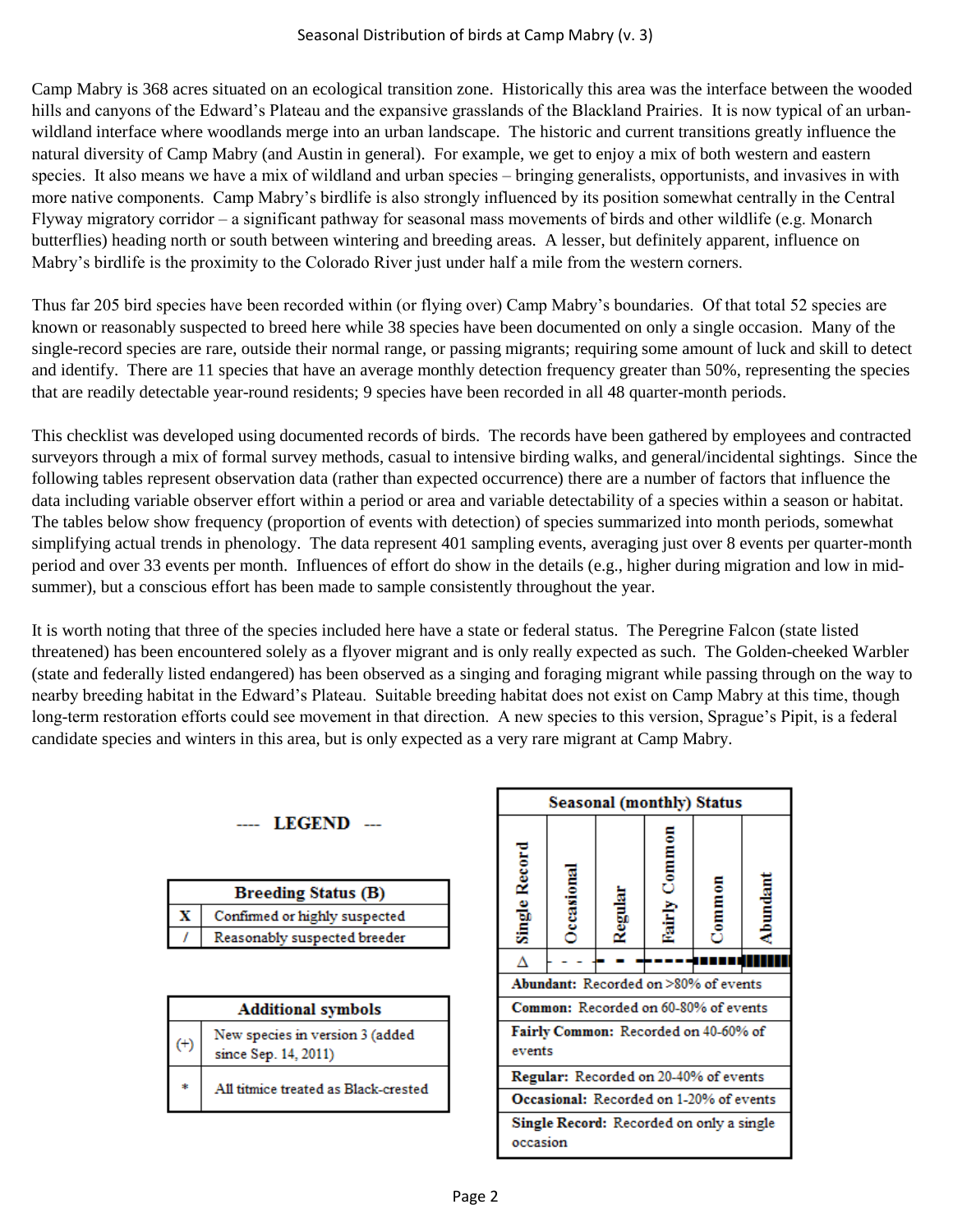Seasonal Distribution of birds at Camp Mabry (v. 3)

| <b>SPECIES</b>                      | B                         | <b>JAN</b> |          | FEB MAR | APR +    | MAY +                | <b>JUN</b> | JUL + AUG +    | <b>SEP</b> |   | OCT I NOV | <b>DEC</b><br>$\mathbb{L}$ |
|-------------------------------------|---------------------------|------------|----------|---------|----------|----------------------|------------|----------------|------------|---|-----------|----------------------------|
| <b>Black-bellied Whistling-Duck</b> |                           |            |          |         | $\Delta$ |                      |            |                |            |   |           |                            |
| <b>Wood Duck</b>                    | $x \vdash$                |            |          |         |          |                      |            |                |            |   |           |                            |
| Gadwall                             |                           |            |          |         |          |                      |            |                |            |   |           |                            |
| American Wigeon                     |                           |            | $\Delta$ |         |          |                      |            |                |            |   |           |                            |
| Mallard                             |                           |            |          |         |          |                      |            |                |            |   |           |                            |
| <b>Blue-winged Teal</b>             |                           |            |          |         |          |                      |            |                |            |   |           |                            |
| Northern Shoveler                   |                           |            |          |         |          |                      |            |                |            |   |           |                            |
| Northern Pintail<br>$(+)$           |                           | $\Delta$   |          |         |          |                      |            | T.             |            |   |           |                            |
| Green-winged Teal                   |                           |            |          |         |          |                      |            | f.             | L,         |   |           |                            |
| <b>Red-crested Pochard</b>          |                           |            |          |         |          | H.<br>$\mathbb{R}^n$ |            | H.             | T.         |   | T.        |                            |
| Redhead<br>$(+)$                    |                           |            |          |         |          |                      |            | H.             |            |   |           |                            |
| Ring-necked Duck                    |                           |            |          |         |          |                      |            | $\mathbb{R}^2$ |            |   |           |                            |
| Lesser Scaup                        |                           |            |          |         |          |                      |            |                |            |   |           |                            |
| <b>Bufflehead</b>                   |                           |            |          |         |          |                      |            |                |            |   |           |                            |
| Hooded Merganser (+)                |                           | Δ          |          |         |          |                      |            |                |            |   |           |                            |
| <b>Wild Turkey</b>                  |                           |            |          |         |          |                      |            |                |            |   |           |                            |
| <b>Pied-billed Grebe</b>            |                           |            |          |         |          |                      |            |                |            |   |           |                            |
| Neotropic Cormorant<br>$(+)$        |                           | $\Delta$   |          |         |          |                      |            |                |            |   |           |                            |
| Double-crested Cormorant            |                           |            |          |         |          |                      | Ľ,         | T.             |            |   |           | L,                         |
| American White Pelican<br>$(+)$     |                           |            |          |         |          |                      |            |                |            |   |           |                            |
| <b>Great Blue Heron</b>             |                           |            |          |         |          |                      |            |                |            |   |           |                            |
| <b>Great Egret</b>                  |                           |            |          |         |          |                      |            |                |            |   |           |                            |
| Snowy Egret                         |                           |            |          |         |          |                      |            |                |            |   |           |                            |
| Little Blue Heron<br>$(+)$          |                           |            |          |         | $\Delta$ |                      |            |                |            |   |           |                            |
| Cattle Egret                        |                           |            |          |         | Δ        |                      |            |                |            |   |           |                            |
| Green Heron                         | $\boldsymbol{\mathsf{X}}$ |            |          |         |          |                      |            |                |            |   |           |                            |
| <b>Black-crowned Night-Heron</b>    |                           |            |          |         |          |                      |            |                |            |   |           |                            |
| Yellow-crowned Night-Heron          |                           |            |          |         |          |                      |            |                |            |   |           |                            |
| White-faced Ibis                    |                           |            |          |         |          |                      |            |                |            |   |           |                            |
| <b>Black Vulture</b>                |                           |            |          |         |          |                      |            |                |            |   |           |                            |
| <b>Turkey Vulture</b>               |                           |            |          |         |          |                      |            |                |            |   |           |                            |
| Osprey                              |                           |            |          |         |          |                      |            |                |            |   |           |                            |
| <b>White-tailed Kite</b>            |                           |            |          |         | Δ        |                      |            |                |            |   |           |                            |
| Mississippi Kite                    |                           |            |          |         | $\Delta$ |                      |            |                |            |   |           |                            |
| Northern Harrier                    |                           |            |          |         |          |                      |            |                |            | Δ |           |                            |
| Sharp-shinned Hawk                  |                           |            |          |         |          |                      |            |                |            |   |           |                            |
| Cooper's Hawk                       | $\mathsf{x}$              |            |          |         |          |                      |            |                |            |   |           |                            |
| Northern Goshawk                    |                           |            | $\Delta$ |         |          |                      |            |                |            |   |           |                            |
| Red-shouldered Hawk                 | $\boldsymbol{\mathsf{X}}$ |            |          |         |          |                      |            |                |            |   |           |                            |
| <b>Broad-winged Hawk</b>            | $\prime$  -               |            |          |         |          |                      |            |                |            |   |           |                            |
| Swainson's Hawk                     |                           |            |          | L,      |          |                      |            | $\mathbb{R}^n$ | H.         |   |           |                            |
| Zone-tailed Hawk<br>$(+)$           |                           |            |          |         |          |                      |            | f,             |            |   |           | $\Delta$                   |
| Red-tailed Hawk                     | $x =$                     |            |          |         |          |                      |            |                |            |   |           |                            |
| American Coot<br>$(+)$              |                           |            |          |         |          |                      |            | T.             | H.         |   |           |                            |
| <b>Sandhill Crane</b>               |                           |            |          |         |          |                      |            |                |            |   |           |                            |
| Killdeer                            | $\mathsf{X}$              |            |          |         |          |                      |            |                |            |   |           |                            |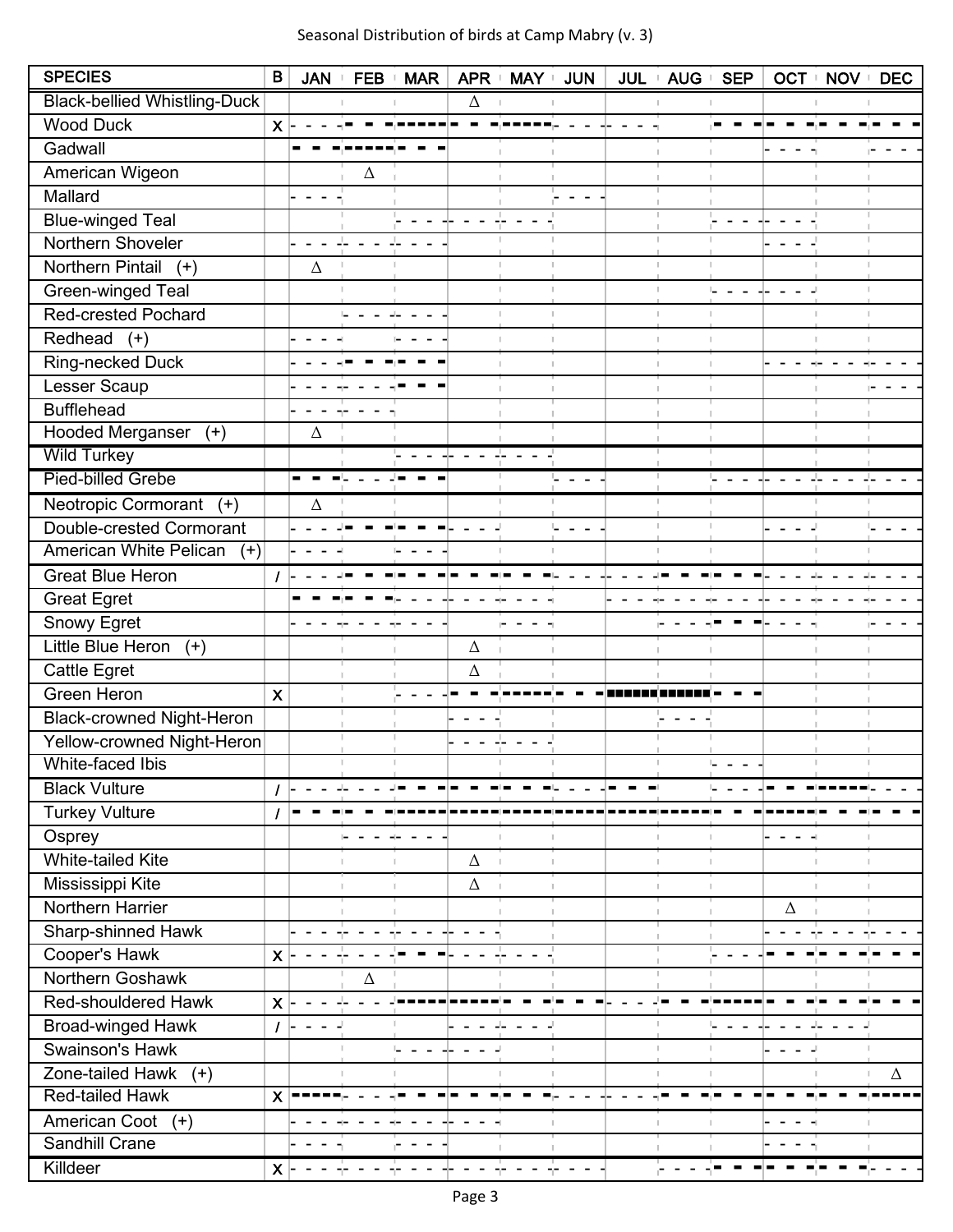Seasonal Distribution of birds at Camp Mabry (v. 3)

| <b>SPECIES</b>                     | B                         | <b>JAN</b>       | <b>FEB</b>     | <b>MAR</b> | APR i    | MAY i | <b>JUN</b> | JUL <sub>i</sub> | AUG <sub>i</sub> | <b>SEP</b>   |    | <b>OCT</b> NOV | <b>DEC</b> |
|------------------------------------|---------------------------|------------------|----------------|------------|----------|-------|------------|------------------|------------------|--------------|----|----------------|------------|
| Spotted Sandpiper                  |                           |                  |                |            |          |       |            |                  |                  |              |    |                |            |
| Solitary Sandpiper                 |                           |                  |                |            |          |       |            |                  |                  |              |    |                |            |
| <b>Lesser Yellowlegs</b>           |                           |                  |                |            |          |       |            |                  |                  |              |    |                |            |
| <b>Upland Sandpiper</b>            |                           |                  |                |            |          |       |            |                  |                  |              |    |                |            |
| Long-billed Curlew                 |                           |                  |                |            |          |       |            |                  | Δ                |              |    |                |            |
| Wilson's Snipe (+)                 |                           |                  |                |            |          |       |            |                  | H.               | ш            |    |                |            |
| <b>Franklin's Gull</b>             |                           |                  |                |            |          |       |            |                  |                  |              |    |                |            |
| Ring-billed Gull                   |                           |                  |                |            |          |       |            |                  | J.               |              |    |                |            |
| <b>Herring Gull</b>                |                           |                  |                | T.         |          |       |            |                  | T.               | $\mathbb{I}$ | f. | H.             | Δ          |
| Rock Pigeon                        | X                         |                  |                |            |          |       |            |                  |                  |              |    |                |            |
| <b>White-winged Dove</b>           | $\boldsymbol{\mathsf{X}}$ |                  |                |            |          |       |            |                  |                  |              |    |                |            |
| Mourning Dove                      | $\mathsf{X}$              |                  |                |            |          |       |            |                  |                  |              |    |                |            |
| <b>Common Ground-Dove</b><br>$(+)$ |                           |                  |                |            |          |       |            |                  |                  |              | Δ  |                |            |
| <b>Yellow-billed Cuckoo</b>        | $\boldsymbol{\mathsf{X}}$ |                  |                |            |          |       |            |                  |                  |              |    |                |            |
| Greater Roadrunner<br>$(+)$        |                           |                  |                |            |          |       |            | Δ                |                  |              |    |                |            |
| Eastern Screech-Owl                | $\mathsf{X}$              | $\sim$<br>$\sim$ |                |            |          |       |            | $\sim$ $ \sim$   |                  |              |    |                |            |
| <b>Great Horned Owl</b>            | $\boldsymbol{\mathsf{X}}$ |                  |                |            |          |       |            |                  |                  |              |    |                |            |
| <b>Barred Owl</b>                  |                           |                  |                |            |          |       |            |                  |                  |              |    |                |            |
| <b>Common Nighthawk</b>            |                           |                  |                |            |          |       |            |                  |                  |              |    |                |            |
| <b>Common Poorwill</b><br>$(+)$    |                           |                  |                | J.         |          |       |            |                  | T.               | $\mathbb{R}$ |    |                | $\Delta$   |
| Chuck-will's-widow                 | $\prime$                  |                  |                |            |          |       |            |                  |                  |              |    |                |            |
| Eastern Whip-poor-will             |                           |                  |                |            |          |       |            |                  |                  |              | Δ  |                |            |
| <b>Chimney Swift</b>               | $\prime$                  |                  |                |            |          |       |            |                  |                  |              |    |                |            |
| Ruby-throated Hummingbird          |                           |                  |                |            |          |       |            |                  |                  |              |    |                |            |
| Black-chinned Hummingbird   X      |                           |                  |                |            |          |       |            |                  |                  |              |    |                |            |
| <b>Belted Kingfisher</b>           |                           |                  |                |            |          |       |            |                  |                  |              |    |                |            |
| <b>Red-bellied Woodpecker</b>      | X                         |                  |                |            |          |       |            |                  |                  |              |    |                |            |
| Yellow-bellied Sapsucker           |                           |                  |                |            |          |       |            |                  |                  |              |    |                |            |
| Ladder-backed Woodpecker           |                           |                  |                |            |          |       |            |                  |                  |              |    |                |            |
| Downy Woodpecker                   | $\mathsf{X}$              |                  |                |            |          |       |            |                  |                  |              |    |                |            |
| Northern Flicker                   |                           |                  |                |            |          |       |            |                  |                  |              |    |                |            |
| <b>Pileated Woodpecker</b>         |                           |                  |                |            |          |       |            |                  |                  |              |    |                |            |
| <b>American Kestrel</b>            |                           |                  |                |            |          |       |            |                  |                  |              |    |                |            |
| Merlin                             |                           |                  |                |            |          |       |            |                  |                  |              |    |                |            |
| Peregrine Falcon                   |                           |                  |                |            |          |       |            |                  |                  |              |    |                |            |
| <b>Monk Parakeet</b>               |                           |                  |                |            |          |       |            |                  |                  |              |    |                |            |
| Olive-sided Flycatcher             |                           |                  |                |            |          |       |            |                  |                  |              |    |                |            |
| Eastern Wood-Pewee                 |                           |                  |                |            |          |       |            |                  |                  |              |    |                |            |
| Yellow-bellied Flycatcher          |                           |                  |                | T.         |          |       |            |                  |                  |              |    | H.             |            |
| Acadian Flycatcher                 |                           |                  |                | т          |          |       |            |                  |                  |              |    | T.             |            |
| Alder Flycatcher                   |                           |                  | H.             | J.         |          |       |            |                  |                  |              | T. | H.             |            |
| <b>Willow Flycatcher</b><br>$(+)$  |                           |                  | $\mathbb{R}^n$ |            |          | Δ     |            |                  |                  |              |    | H.             |            |
| Least Flycatcher                   |                           |                  |                |            |          |       |            |                  |                  |              |    |                |            |
| Eastern Phoebe                     | X                         |                  |                |            |          |       |            |                  |                  |              |    |                |            |
| <b>Great Crested Flycatcher</b>    | $\pmb{\times}$            |                  |                |            |          |       |            |                  |                  |              |    |                |            |
| Couch's Kingbird                   |                           |                  |                |            | $\Delta$ |       |            |                  |                  |              |    |                |            |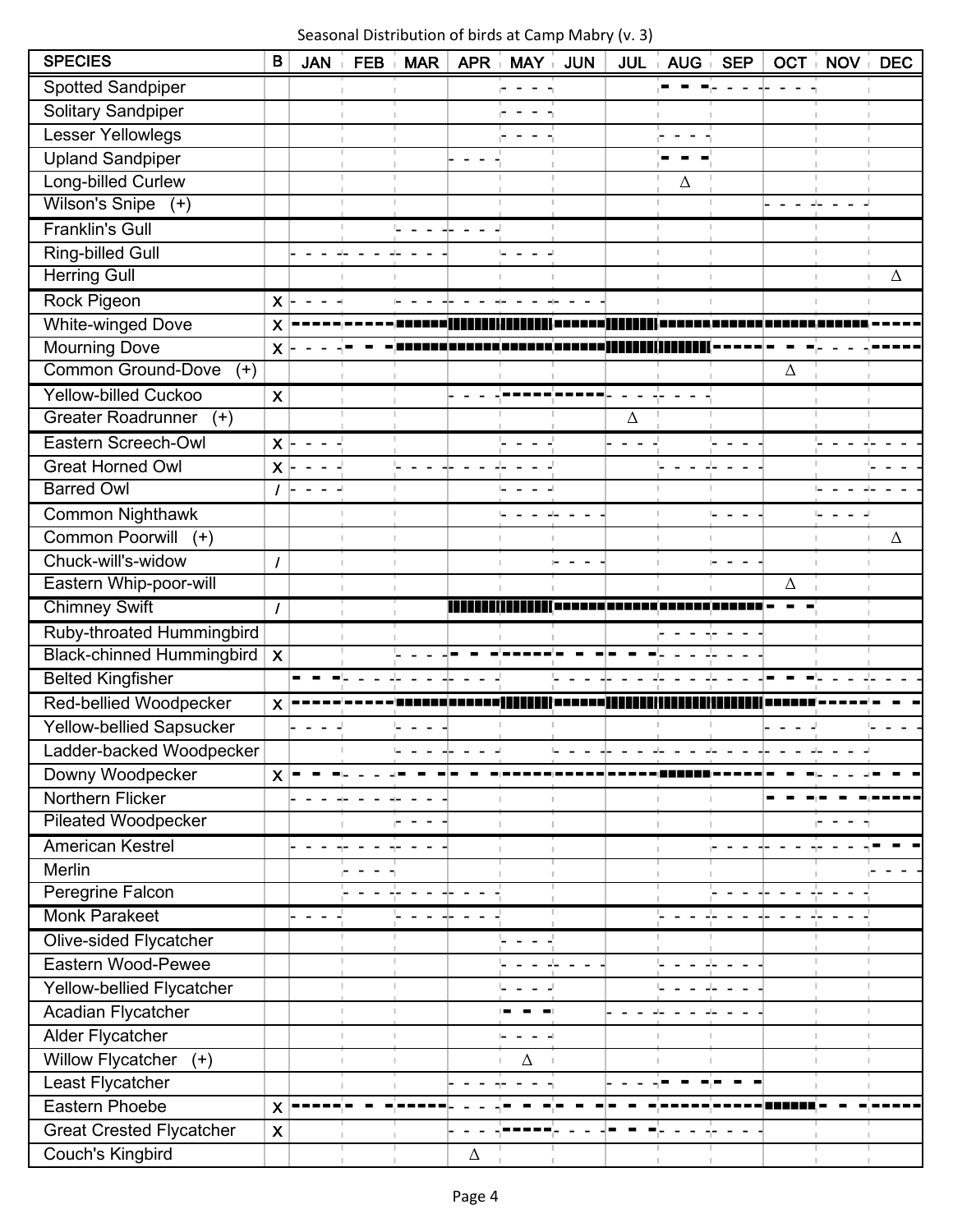#### Seasonal Distribution of birds at Camp Mabry (v. 3)

| <b>SPECIES</b>                 | B                         | <b>JAN</b> | <b>FEB</b> | <b>MAR</b>     | <b>APR</b> | MAY i    | <b>JUN</b> | JUL i AUG i  | <b>SEP</b> | OCT      | $\vdash$ NOV | <b>DEC</b> |
|--------------------------------|---------------------------|------------|------------|----------------|------------|----------|------------|--------------|------------|----------|--------------|------------|
| Western Kingbird               | $\boldsymbol{\mathsf{X}}$ |            |            |                |            |          |            |              |            |          |              |            |
| Eastern Kingbird               |                           |            |            |                |            |          |            |              |            |          |              |            |
| Scissor-tailed Flycatcher      | $\prime$                  |            |            |                |            |          |            |              |            |          |              |            |
| Loggerhead Shrike              | $\pmb{\times}$            |            |            |                |            |          |            |              |            |          |              |            |
| White-eyed Vireo               | $\boldsymbol{\mathsf{X}}$ |            |            |                |            |          |            |              |            |          |              |            |
| <b>Bell's Vireo</b>            |                           |            |            |                |            |          |            |              |            |          |              |            |
| Yellow-throated Vireo          |                           |            |            |                |            |          |            |              |            |          |              |            |
| <b>Blue-headed Vireo</b>       |                           |            |            |                |            |          |            |              |            |          |              |            |
| <b>Warbling Vireo</b>          |                           |            |            |                |            |          |            | n.           |            |          |              |            |
| Philadelphia Vireo             |                           |            |            |                |            |          |            |              |            |          |              |            |
| Red-eyed Vireo                 |                           |            |            |                |            |          |            |              |            |          |              |            |
| <b>Blue Jay</b>                | $\mathsf{X}$ $\mathsf{I}$ |            |            |                |            |          |            |              |            |          |              |            |
| <b>American Crow</b>           | $\boldsymbol{\mathsf{X}}$ |            |            |                |            |          |            |              |            |          |              |            |
| <b>Common Raven</b><br>$(+)$   |                           |            |            |                |            |          |            |              |            | Δ        |              |            |
| Northern Rough-winged Swallow  |                           |            |            |                |            |          |            |              |            |          |              |            |
| <b>Purple Martin</b>           | $\boldsymbol{\mathsf{X}}$ |            |            |                |            |          |            |              |            |          |              |            |
| <b>Tree Swallow</b><br>$(+)$   |                           |            |            |                |            |          |            |              |            | Δ        |              |            |
| <b>Bank Swallow</b><br>$(+)$   |                           |            |            |                |            | $\Delta$ |            |              |            |          |              |            |
| <b>Barn Swallow</b>            | $\boldsymbol{\mathsf{X}}$ |            |            | L.             |            |          |            |              |            |          |              |            |
| <b>Cliff Swallow</b>           | $\prime$                  |            | T.         | $\mathbb{R}^n$ |            |          |            |              |            |          |              |            |
| <b>Cave Swallow</b>            | $\prime$                  |            |            |                |            |          |            |              |            |          |              |            |
| Carolina Chickadee             | X                         |            |            |                |            |          |            |              |            |          |              |            |
| Black-crested Titmouse*        | X                         |            |            |                |            |          |            |              |            |          |              |            |
| <b>Brown Creeper</b>           |                           |            |            |                |            |          |            |              |            |          |              |            |
| Canyon Wren                    |                           |            |            |                |            |          |            |              |            |          |              |            |
| House Wren                     |                           |            |            |                |            |          |            |              |            |          |              |            |
| Winter Wren                    |                           |            |            |                |            |          |            |              |            |          |              |            |
| Sedge Wren                     |                           |            |            |                |            |          |            |              |            | Δ        |              |            |
| <b>Bewick's Wren</b>           | $\pmb{\chi}$              |            |            |                |            |          |            |              |            |          |              |            |
| Carolina Wren                  | $\mathsf{X}$              |            |            |                |            |          |            |              |            |          |              |            |
| <b>Blue-gray Gnatcatcher</b>   | $\boldsymbol{\mathsf{X}}$ |            |            |                |            |          |            |              |            |          |              |            |
| Golden-crowned Kinglet         |                           |            |            |                |            |          |            |              |            |          |              |            |
| Ruby-crowned Kinglet           |                           |            |            |                |            |          |            |              |            |          |              |            |
| Swainson's Thrush              |                           |            |            |                |            |          |            |              |            |          |              |            |
| <b>Hermit Thrush</b>           |                           |            |            |                |            |          |            |              |            |          |              |            |
| <b>Wood Thrush</b>             |                           |            |            |                | $\Delta$   |          |            |              |            |          |              |            |
| American Robin                 |                           |            |            |                |            |          |            |              |            |          |              |            |
| <b>Gray Catbird</b>            |                           |            |            |                |            | Δ        |            |              |            |          |              |            |
| Northern Mockingbird           | $\boldsymbol{\mathsf{X}}$ |            |            |                |            |          |            |              |            |          |              |            |
| <b>European Starling</b>       | $\mathsf{X}$              |            |            |                |            |          |            |              |            |          |              |            |
| <b>American Pipit</b>          |                           |            |            | $\Delta$       |            |          |            | $\mathbb{I}$ |            |          |              |            |
| Sprague's Pipit<br>$(+)$       |                           |            |            |                |            |          |            |              |            | $\Delta$ |              |            |
| <b>Cedar Waxwing</b>           |                           |            |            |                |            |          |            | H.           |            |          |              |            |
| Louisiana Waterthrush          |                           |            |            |                |            |          |            |              |            |          |              |            |
| Northern Waterthrush           |                           |            |            |                |            |          |            |              |            |          |              |            |
| <b>Black-and-white Warbler</b> | $\prime$                  |            |            |                |            |          |            |              |            |          |              |            |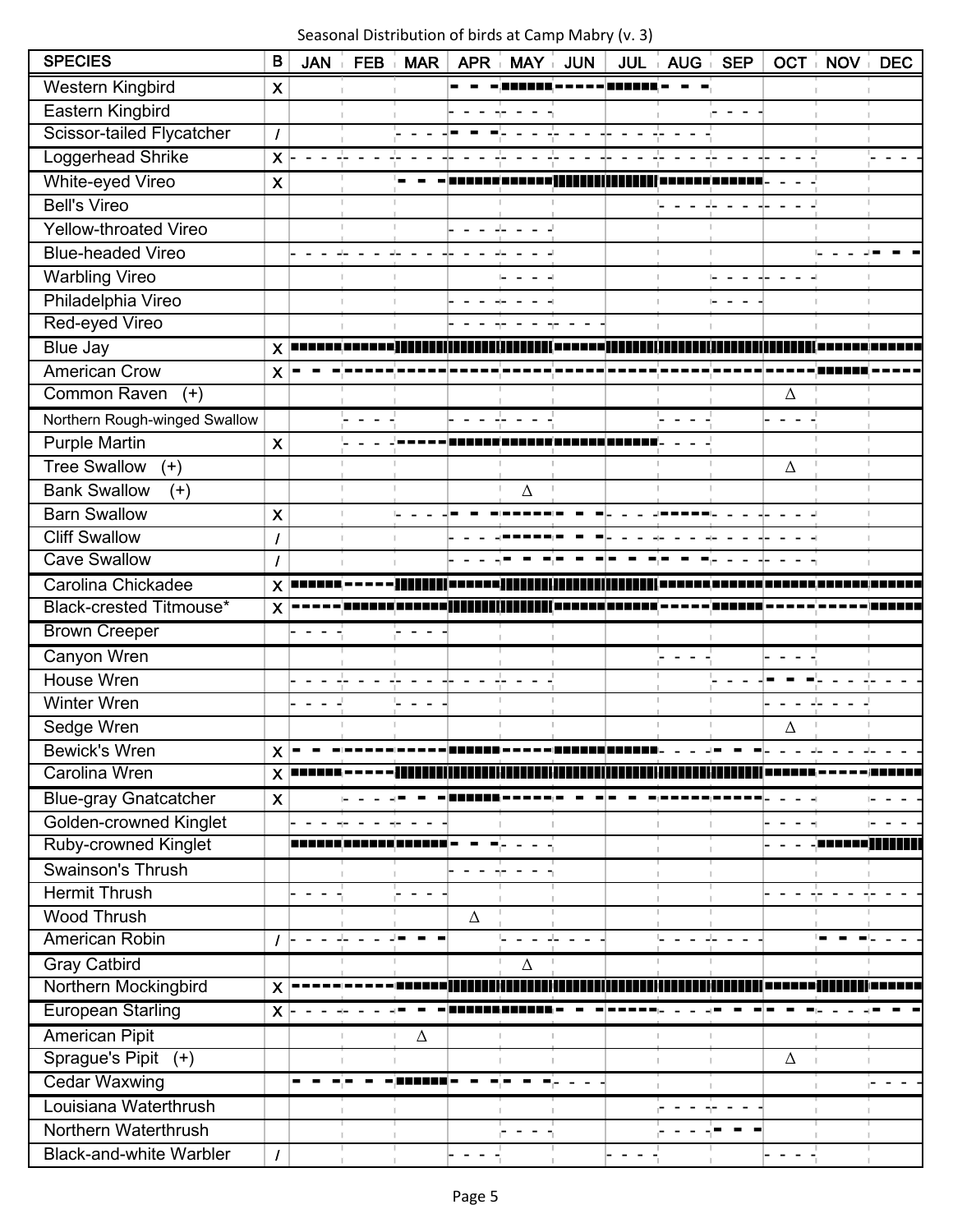#### Seasonal Distribution of birds at Camp Mabry (v. 3)

| <b>SPECIES</b>                         | B             | <b>JAN</b> |              | FEB MAR        | APR i | MAY i               | <b>JUN</b> | JUL AUG SEP  |              |        | OCT NOV DEC                    |  |
|----------------------------------------|---------------|------------|--------------|----------------|-------|---------------------|------------|--------------|--------------|--------|--------------------------------|--|
| <b>Prothonotary Warbler</b>            |               |            |              |                |       |                     |            |              |              |        |                                |  |
| Swainson's Warbler<br>$(+)$            |               |            |              |                |       | $\Delta$            |            |              |              |        |                                |  |
| <b>Tennessee Warbler</b>               |               |            |              |                |       | $\Delta$            |            |              |              |        |                                |  |
| Orange-crowned Warbler                 |               |            |              |                |       |                     |            | f.           |              |        |                                |  |
| Nashville Warbler                      |               |            |              |                |       |                     |            | I.           |              |        |                                |  |
| Mourning Warbler                       |               |            |              |                |       |                     |            | Ų            |              |        |                                |  |
| <b>Common Yellowthroat</b>             |               |            |              |                |       |                     |            |              |              |        |                                |  |
| Hooded Warbler (+)                     |               |            |              | T.             |       | Δ                   |            | H.           |              |        |                                |  |
| <b>American Redstart</b>               |               |            | $\mathbb{L}$ | $\mathbb{R}^n$ |       |                     |            | T.           | $\mathbb{L}$ |        | $\mathbb{L}$<br>$\mathbb{R}^n$ |  |
| Cerulean Warbler                       |               |            | T.           |                |       | Δ                   |            | I.           |              |        |                                |  |
| Northern Parula                        |               |            |              |                |       |                     |            |              |              |        |                                |  |
| Magnolia Warbler                       |               |            |              |                |       |                     |            | f.           |              | $\sim$ |                                |  |
| <b>Bay-breasted Warbler</b>            |               |            |              |                |       | Δ                   |            |              |              |        |                                |  |
| <b>Blackburnian Warbler</b>            |               |            |              |                |       |                     |            |              |              |        |                                |  |
| Yellow Warbler                         |               |            |              |                |       |                     |            |              |              |        |                                |  |
| <b>Chestnut-sided Warbler</b><br>$(+)$ |               |            |              |                |       | $\omega_{\rm{max}}$ |            |              |              |        |                                |  |
| <b>Pine Warbler</b>                    |               |            |              | $\Delta$       |       |                     |            | $\mathbb{L}$ | T.           |        |                                |  |
| Yellow-rumped Warbler                  |               |            |              |                |       |                     |            | T.           | L,           |        |                                |  |
| Golden-cheeked Warbler                 |               |            |              |                |       |                     |            | $\mathbb{L}$ | H.           |        |                                |  |
| <b>Black-throated Green Warbler</b>    |               |            |              |                |       |                     |            | $\mathbb{L}$ |              |        |                                |  |
| Canada Warbler                         |               |            |              |                |       |                     |            |              |              |        |                                |  |
| Wilson's Warbler                       |               |            |              |                |       |                     |            |              |              |        |                                |  |
| <b>Yellow-breasted Chat</b>            |               |            |              |                |       |                     |            |              |              |        |                                |  |
| <b>Spotted Towhee</b>                  |               |            |              |                |       |                     |            |              |              |        |                                |  |
| <b>Eastern Towhee</b>                  |               | Δ          |              |                |       |                     |            |              |              |        |                                |  |
| Canyon Towhee                          |               |            |              |                |       |                     |            | H.           |              |        | Δ                              |  |
| Cassin's Sparrow                       |               |            |              |                |       |                     |            | U.           | L,           |        |                                |  |
| <b>Chipping Sparrow</b>                |               |            |              |                |       |                     |            | T.           |              |        |                                |  |
| <b>Clay-colored Sparrow</b>            |               |            |              |                |       |                     |            |              |              |        |                                |  |
| <b>Brewer's Sparrow</b>                |               |            |              |                |       |                     |            | f.           |              |        | $\Delta$                       |  |
| <b>Field Sparrow</b>                   |               |            |              |                |       |                     |            | I.           |              |        |                                |  |
| Vesper Sparrow                         |               |            |              |                |       |                     |            | т            |              |        |                                |  |
| Lark Sparrow                           |               |            |              |                |       |                     |            |              |              |        |                                |  |
| Savannah Sparrow                       |               |            |              |                |       |                     |            |              |              |        |                                |  |
| <b>Grasshopper Sparrow</b>             |               |            |              |                |       |                     |            |              |              |        |                                |  |
| Le Conte's Sparrow                     |               |            |              |                |       |                     |            |              |              |        |                                |  |
| Fox Sparrow                            |               |            |              |                |       |                     |            | П            |              |        |                                |  |
| Song Sparrow                           |               |            |              |                |       |                     |            | f,           |              |        |                                |  |
| Lincoln's Sparrow                      |               |            |              |                |       |                     |            | t.           |              |        |                                |  |
| Swamp Sparrow                          |               |            |              | L.<br>$\sim$   |       |                     |            | T.           | H.           | $\sim$ |                                |  |
| White-throated Sparrow                 |               |            |              |                |       |                     |            | I.           | T.           |        |                                |  |
| Harris's Sparrow                       |               |            |              |                |       |                     |            | I.           |              |        |                                |  |
| White-crowned Sparrow                  |               |            |              |                |       |                     |            |              |              |        |                                |  |
| Dark-eyed Junco                        |               |            |              |                |       |                     |            |              |              |        |                                |  |
| Summer Tanager                         | $\prime$      |            |              |                |       |                     |            |              |              |        |                                |  |
| Northern Cardinal                      | $X \parallel$ |            |              |                |       |                     |            |              |              |        |                                |  |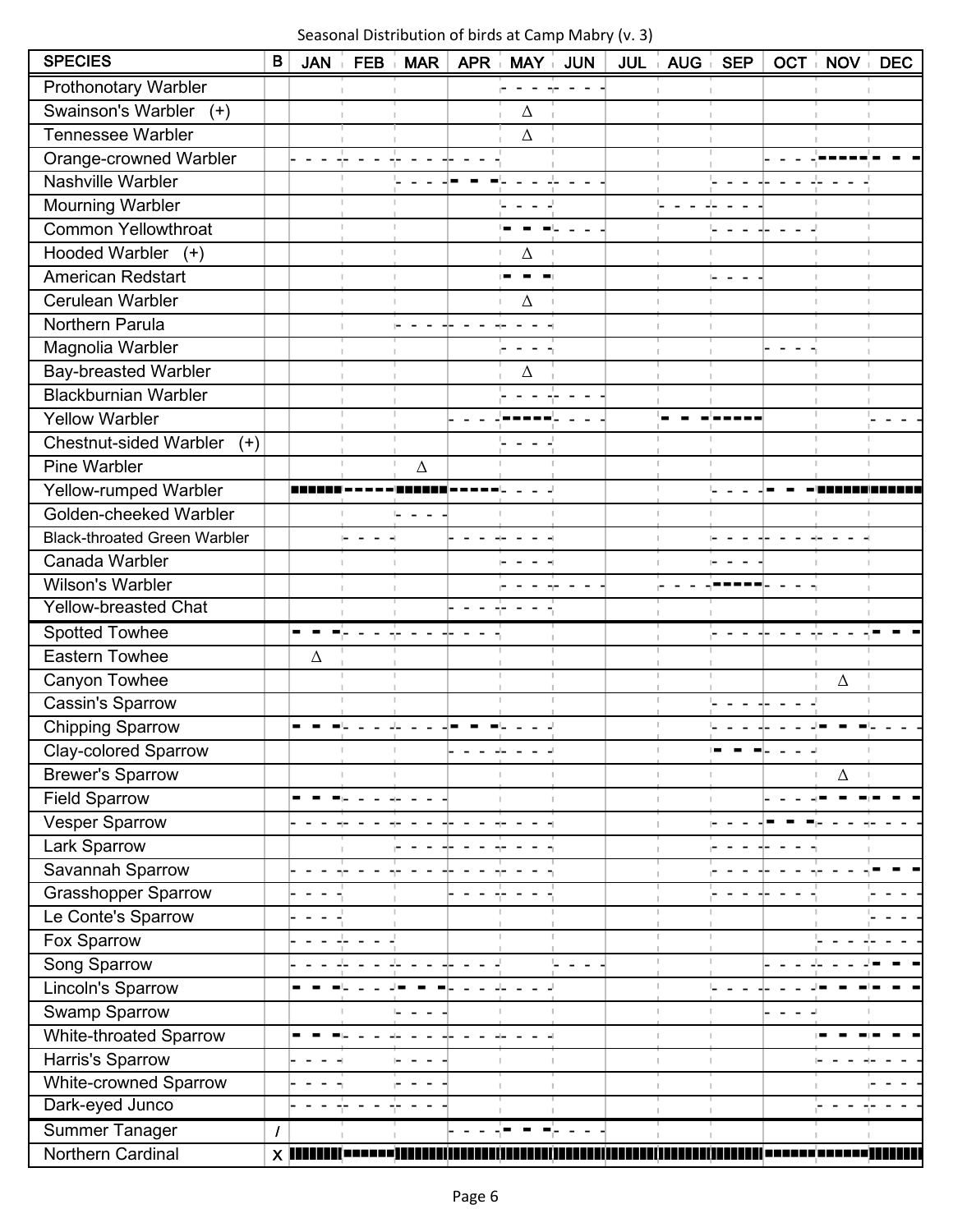|  | Seasonal Distribution of birds at Camp Mabry (v. 3) |  |  |  |  |  |  |
|--|-----------------------------------------------------|--|--|--|--|--|--|
|--|-----------------------------------------------------|--|--|--|--|--|--|

| <b>SPECIES</b>               | B                    | <b>JAN</b> | <b>FEB</b> | <b>MAR</b> | APR MAY | <b>JUN</b> | <b>JUL</b> | <b>AUG</b> | <b>SEP</b><br>$\mathbb{R}^2$ | <b>OCT NOV DEC</b> |   |
|------------------------------|----------------------|------------|------------|------------|---------|------------|------------|------------|------------------------------|--------------------|---|
| Pyrrhuloxia<br>$(+)$         |                      |            |            |            |         |            |            |            |                              |                    |   |
| Rose-breasted Grosbeak       |                      |            |            |            |         |            |            |            |                              |                    |   |
| <b>Blue Grosbeak</b>         |                      |            |            |            |         |            |            |            |                              |                    |   |
| Indigo Bunting               |                      |            |            |            |         |            |            |            |                              |                    |   |
| <b>Painted Bunting</b>       |                      |            |            |            |         |            |            |            |                              |                    |   |
| <b>Dickcissel</b>            |                      |            |            |            |         |            |            |            |                              |                    |   |
| <b>Red-winged Blackbird</b>  |                      |            |            |            |         |            |            |            |                              |                    |   |
| Eastern Meadowlark           |                      |            |            |            |         |            |            |            |                              |                    |   |
| <b>Western Meadowlark</b>    |                      |            |            |            |         |            |            |            |                              |                    |   |
| <b>Common Grackle</b>        |                      |            |            |            |         |            |            |            |                              |                    |   |
| <b>Great-tailed Grackle</b>  | $\mathsf{X}$         |            |            |            |         |            |            |            |                              |                    |   |
| <b>Brown-headed Cowbird</b>  |                      |            |            |            |         |            |            |            |                              |                    |   |
| <b>Bronzed Cowbird</b>       |                      |            |            |            | Δ       |            |            |            |                              |                    |   |
| <b>Orchard Oriole</b>        |                      |            |            |            |         |            |            |            |                              |                    |   |
| <b>Baltimore Oriole</b>      |                      |            |            |            |         |            |            |            |                              |                    |   |
| <b>Purple Finch</b><br>$(+)$ |                      |            |            |            |         |            |            |            |                              |                    | Δ |
| House Finch                  | $\mathsf{X}$         |            |            |            |         |            |            |            |                              |                    |   |
| Pine Siskin                  |                      |            |            |            |         |            |            |            |                              |                    |   |
| Lesser Goldfinch             | X                    |            |            |            |         |            |            |            |                              |                    |   |
| <b>American Goldfinch</b>    |                      |            |            |            |         |            |            |            |                              |                    |   |
| <b>House Sparrow</b>         | $\mathsf{X} \models$ |            |            |            |         |            |            |            |                              |                    |   |

#### **References**

The majority of observations were recorded by the author over five years of working at Camp Mabry. Additional observations were recorded as provided below. All data is stored at www.ebird.org and in the vertebrate observation database managed by the Texas Military Forces Natural Resources Program.

- Farquhar, C.C., J. Maresh, et al. 1996. Biological Inventory of Texas Army National Guard Training Areas. Unpublished report for the Texas Adjutant General's Department. Texas Parks and Wildlife Department, Resource Protection Division: 605 pgs.
- Lockwood, M. 2011. Texas Bird Records Committee Report for 2010. Bulletin of the Texas Ornithological Society 44(1-2): 43-50. (Acceptance of 26-Feb-2010 Northern Goshawk, TBRC 2010-29).
- Matthews, J.H., and J.C. Abbott. 2005. Bird species survey report for Camp Mabry, Austin, Texas. Unpublished report for the Texas Adjutant General's Department. University of Texas at Austin: 28 pgs.

Selander, R.K., and F.S. Webster. 1963. Distribution of the Bronzed Cowbird in Texas. The Condor 65(3): 245-246.

Texas Adjutant General's Department / Texas Military Forces: Natural Resources Program. Unpublished field data. Many thanks to Janet Bauchman, Charles Britt, Tina Colvin, Kate Crosthwaite, Ginny Eaton, and Dawn Johnson. You are all great biologists to work with and helped make exploring Camp Mabry more fun.

Front cover illustration by Jake McCumber